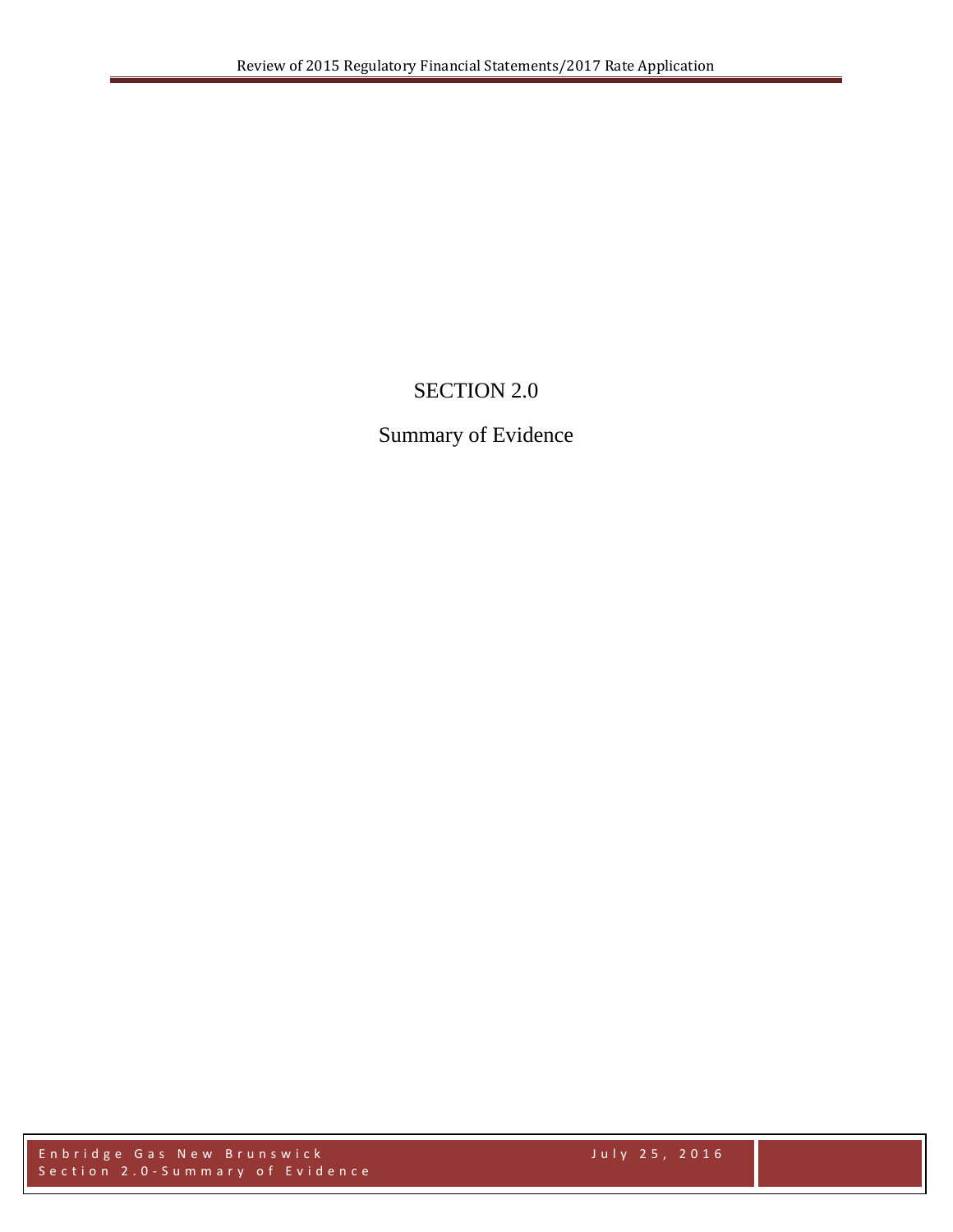### **2.0 Summary of Evidence**

 Enbridge Gas New Brunswick Limited Partnership, as represented by its general partner Enbridge Gas New Brunswick Inc. ("EGNB") has filed this rate application ("Application") in accordance with the *Gas Distribution Act, 1999* ("GDA"), the *Energy and Utilities Board Act* and the *Rates and Tariffs Regulation* ("Regulation") and its 2015 Regulatory Financial Statements in accordance with prior decisions of the New Brunswick Energy and Utilities Board ("Board")*.* 

#### Budget 2017

 A utility's cost of service rates are typically established to align with the fiscal year of the utility. This allows the utility to properly prepare annual forward year projections of costs and throughput, which are the key inputs to establish cost of service rates, and thereby align such projections with the rate setting period.

 The revenue requirement used to determine the rates in this Application is based on EGNB's 2017 Budget. The 2017 Budget includes a proposed Incentive Program to stimulate the existing infill opportunities and a Customer Retention Program to defend the public utility's revenue and customer base and protect rates for remaining customers. The 2017 Budget can be found in Section 3.

### 2015 Regulatory Financial Statements

 EGNB's 2015 Regulatory Financial Statements have been included in this Application and EGNB is applying for their approval by the Board. The 2015 Regulatory Financial Statements can be found in Section 4.

### Market Based Rates

 The market based rates and tariffs presented in this Application are based on (a) the current market based methodology approved by the Board prior to January 1, 2012 and (b) Section 4(2) of the Regulation. Section 4(2) provides that in determining rates and tariffs when utilizing the market based method or technique, the Board shall use electricity as the alternative energy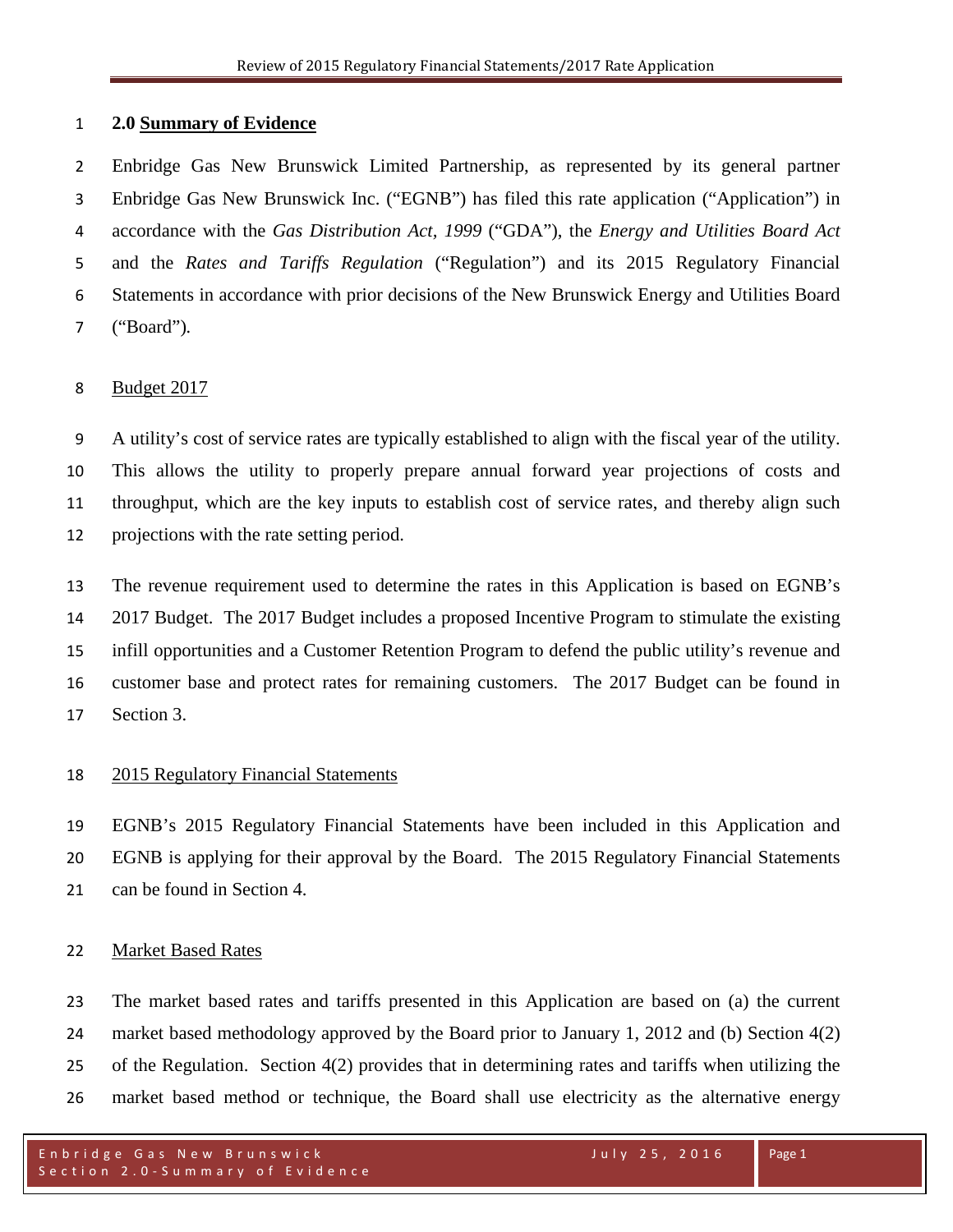source and ensure a target annual savings level of 20% at the time of setting rates for the Small General Service class, and use No. 2 Heating Oil as the alternative energy source and ensure a target annual savings level of 15% at the time of setting rates for those classes of customers other than the Small General Service class.

 The market based rates and tariffs have been calculated for EGNB's rate classes and the supporting documents for the market based rate calculations can be found in Section 5.

# Cost of Service Rates

 The Cost of Service ("COS") distribution rates and tariffs presented in this Application are based on (a) the COS methodology approved by the Board in the December 21, 2010 COS Study Decision with adjustments to reflect decisions of the Board since that time; and (b) Section 4(1) of the Regulation. Section 4(1) requires the adoption of the cost of service method or technique, provided that the rates and tariffs for any class of customers shall not exceed the rates and tariffs that would apply to that class of customers if determined through the application of the market based method or technique.

 The COS distribution rates have been determined for EGNB's rate classes and the results of the 2017 COS study are presented in Section 6.

# Market Based vs. COS Rates

 EGNB is proposing the following process, which is consistent with the 2016 Rate Application, for comparing market based rates to COS rates and establishing distribution rates commencing January 1, 2017.

 The distribution rates for each of EGNB's rate classes have been calculated using the market based formula and determined using the 2017 COS study. In the table below, the COS distribution rates are compared to the market based distribution rate calculated for the EGNB rate classes. The 2017 COS study indicates that the distribution rates for the Small General Service class far exceed the market based rate. Therefore, the SGS market based rate has been proposed. The distribution rates for all other classes are based on the 2017 COS study and rate design (discussed below) as those rates are lower than the applicable market based rates.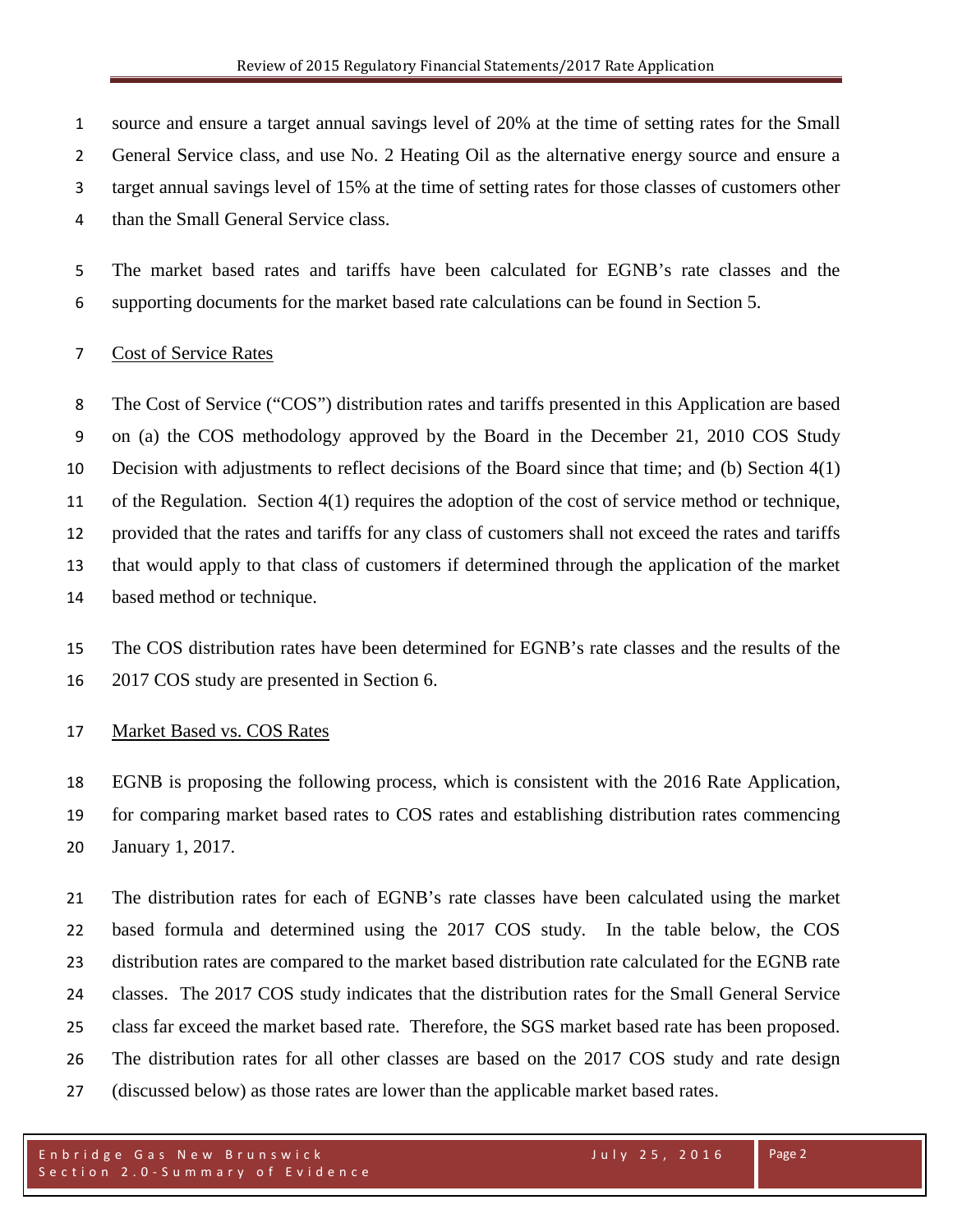| 1 | <b>Rate Class</b>                          | <b>Market Based</b><br>Rate (\$/GJ) | Cost of Service Adjusted COS<br><b>Study Rate</b><br>(S/GJ) | Rate (incl.<br>Rate Design)<br>(S/GJ) | <b>Filed Rate</b><br>(S/GJ) |
|---|--------------------------------------------|-------------------------------------|-------------------------------------------------------------|---------------------------------------|-----------------------------|
|   | <b>Small General Service</b>               | 12.1121                             | 27.0409                                                     |                                       | 12.1121                     |
|   | <b>Mid-General Service</b>                 | 12.5639                             | 12.4888                                                     | 12.4888                               | 12.4888                     |
|   | <b>Large General Service</b>               | 12.2944                             | 4.6229                                                      | 8.3117                                | 8.3117                      |
|   | <b>Contract General Service</b>            | 8.1141                              | 4.7203                                                      | 6.4391                                | 6.4391                      |
|   | <b>Industrial Contract General Service</b> | 8.0098                              | 2.7001                                                      | 3.4606                                | 3.4606                      |
|   | <b>Off-Peak Service</b>                    | 9.4229                              | 2.5766                                                      | 6.2006                                | 6.2006                      |

1 Table 1

3 Rate Design

2

4 In order for rates to be just and reasonable, they have to allow EGNB the opportunity to fully 5 recover its revenue requirement, including its approved rate of return.

 The proposed rate design allows EGNB to fully recover its 2017 revenue requirement. The rationale for the rate design can be found in Section 7. In the event that the Board determines that less of EGNB's 2017 revenue requirement is to be recovered from one or more of EGNB's rate classes, the rates for one or more of the other rate classes must be increased to allow recovery of any shortfall in its 2017 revenue requirement that would otherwise result.

 A comparison of the 2016 approved rates (effective May 1, 2016) to 2017 proposed rates indicates reductions in the annual overall bills for the typical customers in all the commercial rate classes. The 2017 SGS distribution rate results in a modest increase in the annual overall bills for the typical residential customer which is similar to the electricity increases approved for this rate class by the Board effective July 1, 2016 for NB Power.

Page 3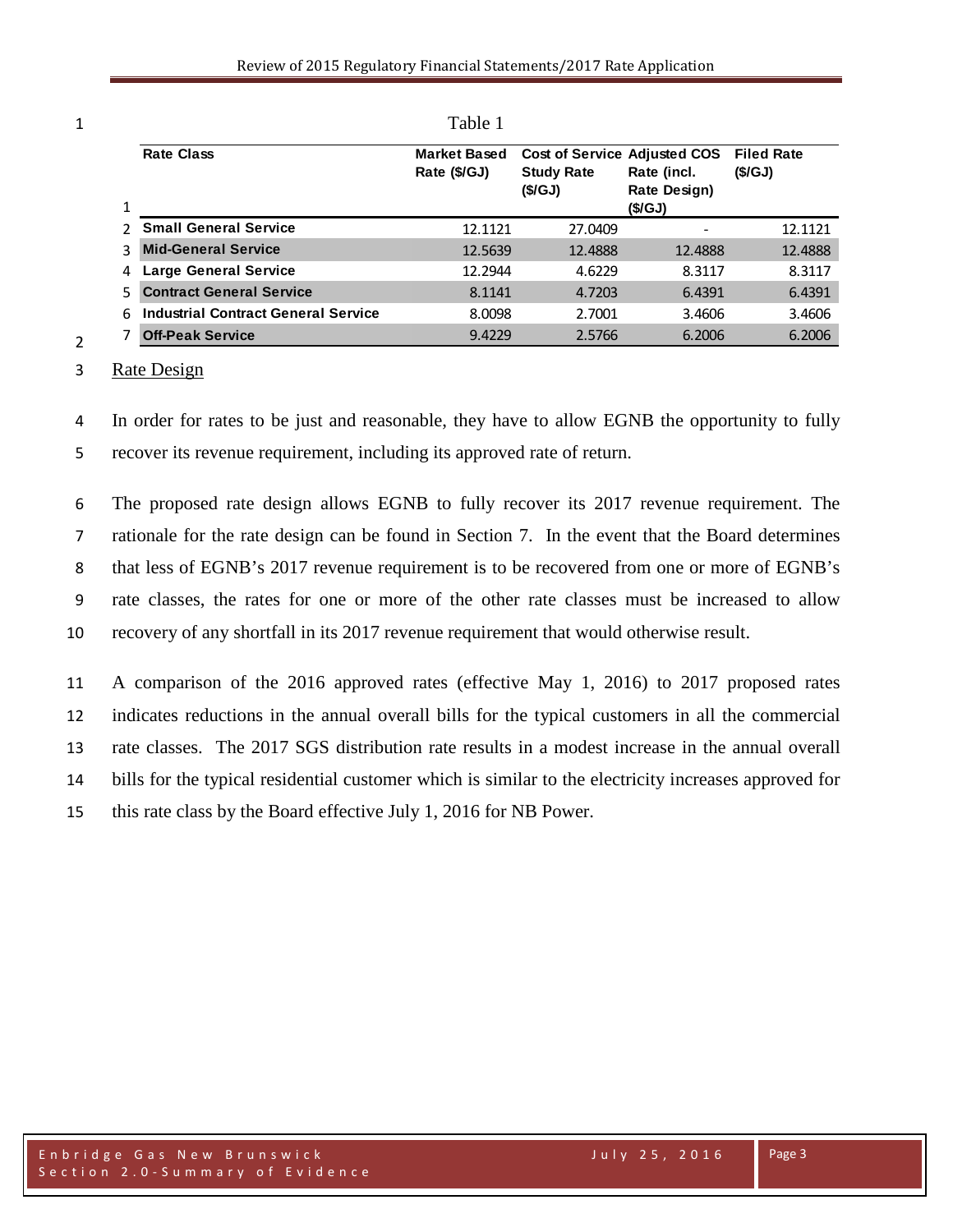| $\mathbf{1}$ |             |         | Bill Comparison - 2016 Current Rates vs. 2017 Proposed Rates |            |          |  |
|--------------|-------------|---------|--------------------------------------------------------------|------------|----------|--|
|              |             |         | Current                                                      | Proposed   |          |  |
| 2            |             | Profile | Rates                                                        | 2017 Rates | % change |  |
| 3            | SGS         | 81      | 1,673                                                        | 1,685      | 0.7%     |  |
| 4            | <b>MGS</b>  | 490     | 10,982                                                       | 10,700     | $-2.6%$  |  |
| 5            | LGS         | 3133    | 64,769                                                       | 57,125     | $-11.8%$ |  |
| 6            | CGS         | 9397    | 164,935                                                      | 145,376    | $-11.9%$ |  |
|              | <b>ICGS</b> | 200702  | 2,913,166                                                    | 2,503,759  | $-14.1%$ |  |
| 8            | OPS         | 299     | 5,305                                                        | 4,749      | $-10.5%$ |  |

| ┸ | Table 2 |  |
|---|---------|--|
|   |         |  |

(Based on 2016 budgeted EUG and approved distribution rates versus 2017 budgeted EUG and distribution rates)

#### Corporate Allocations

 In its Decision dated July 7, 2016 for Matter 306, the Board directed EGNB to establish a filing requirement to review intra company transactions on a more aggregated basis. EGNB's attempt to provide a more concise, aggregate view of the affiliate transactions is presented in Schedule

3.7 – Corporate Allocations Report.

#### Minimum Filing Requirements

- In its April 17, 2014 Decision, the Board addressed the issue of Minimum Filing Requirements
- ("MFR") at page 30:
- "The Board has carefully considered the submissions of the parties. EGNB is ordered to

propose minimum filing requirements to the Board at a date to be set by the Board."

 In the filing for Matter 253, EGNB proactively prepared additional evidence based on input from previous Hearings in an attempt to develop Minimum Filing Requirements. As feedback on the additional evidence has been well received, EGNB continues to provide additional evidence in Section 9.

Retention and Incentive Programs

In the last Application, the Board approved two customer focused programs. EGNB is providing

- a report on both which can be found in Schedule 3.8.
-